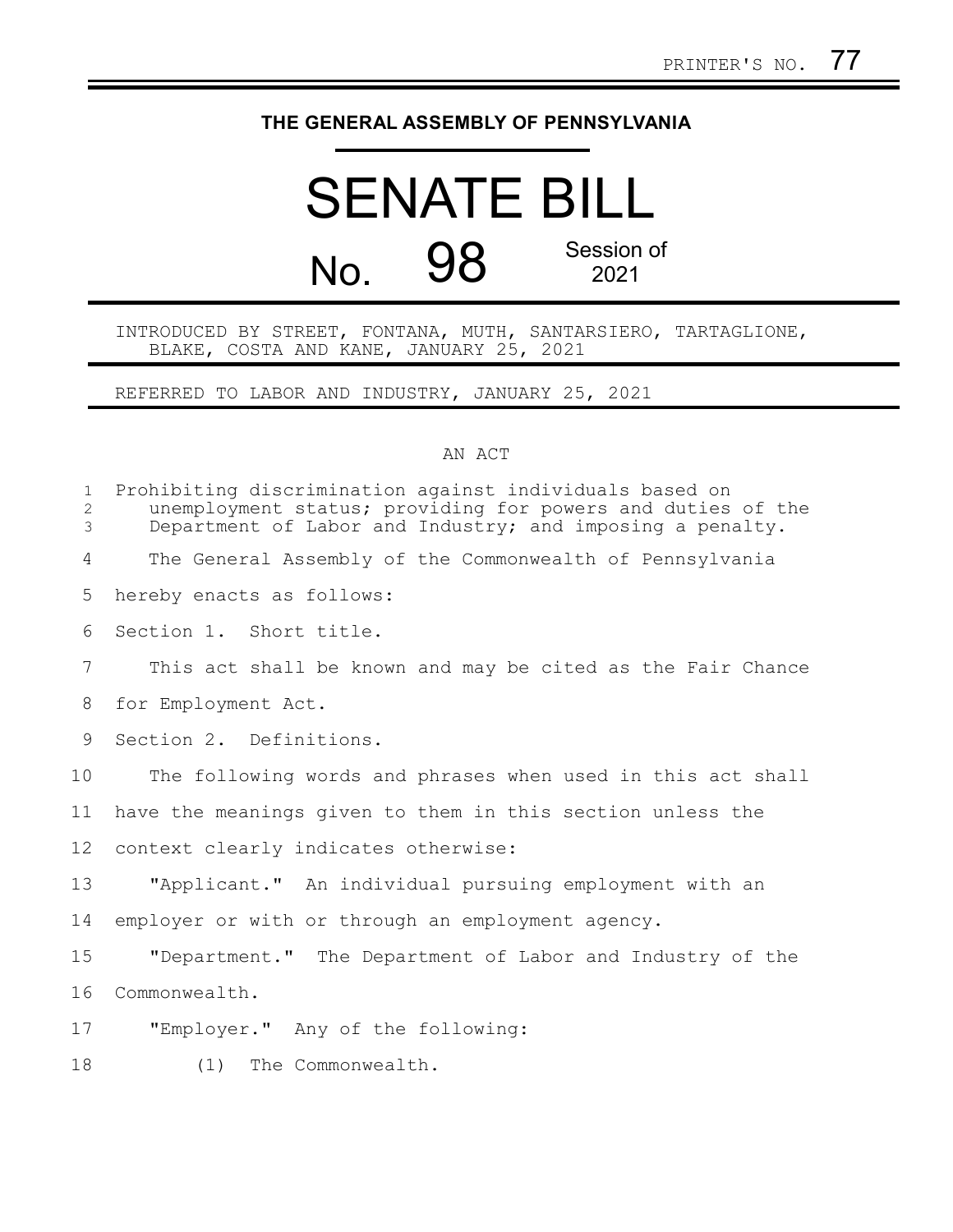1

(2) A political subdivision.

(3) An instrumentality of the Commonwealth or a political subdivision. 2 3

(4) A person or private entity that employs five or more employees in the current or preceding calendar year and an agent of the person or entity. 4 5 6

"Employment." An occupation or vocation. 7

"Employment agency." A person or entity, or an agent thereof, regularly undertaking with or without compensation the procurement of employees for an employer or to procure opportunities for individuals to work for an employer. 8 9 10 11

"Unemployment status." An individual's current or recent unemployment. 12 13

Section 3. Prohibition. 14

(a) Prohibition.--An employer or employment agency may not use an applicant's unemployment status as a factor to consider with regard to the hiring or compensation level of an applicant. (b) Exception.--Nothing in this section shall be construed to prohibit an employer or employment agency from posting a job announcement that provides qualifications for a job opening, including, but not limited to: 15 16 17 18 19 20 21

(1) Holding a current and valid professional or occupational license, certificate, registration, permit or other credential. 22 23 24

(2) A minimum level of education or training or professional, occupational or field experience. Section 4. Enforcement. 25 26 27

(a) Penalty.--The department, after reasonable investigation, may assess a penalty not to exceed \$500 for a violation of section 3. 28 29 30

20210SB0098PN0077 - 2 -